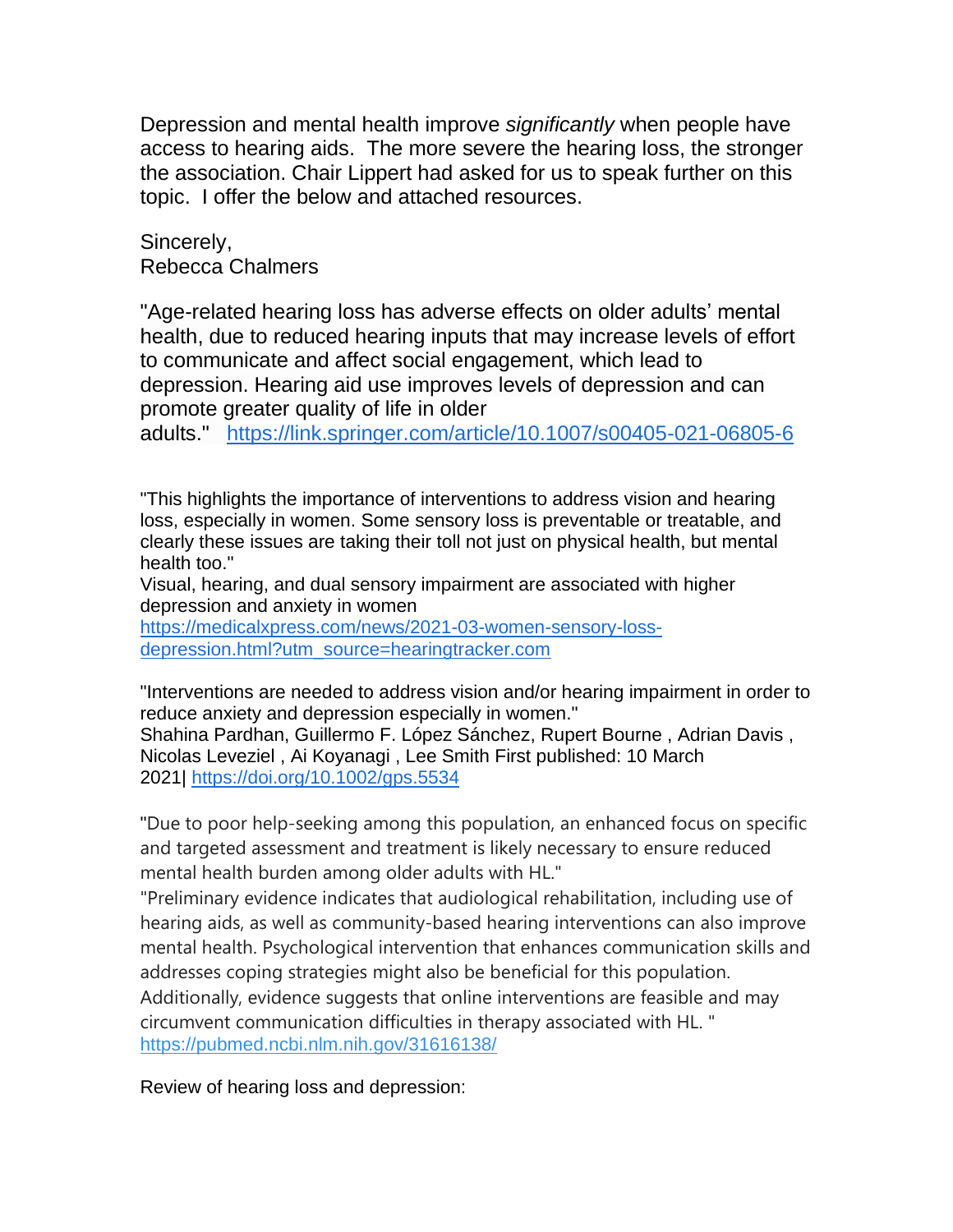[https://www.dovepress.com/front\\_end/cr\\_data/cache/pdf/download\\_1616791779](https://www.dovepress.com/front_end/cr_data/cache/pdf/download_1616791779_605e48e385660/cia-195824-depression-in-elderly-patients-with-hearing-loss-current-pe.pdf) [\\_605e48e385660/cia-195824-depression-in-elderly-patients-with-hearing-loss](https://www.dovepress.com/front_end/cr_data/cache/pdf/download_1616791779_605e48e385660/cia-195824-depression-in-elderly-patients-with-hearing-loss-current-pe.pdf)[current-pe.pdf](https://www.dovepress.com/front_end/cr_data/cache/pdf/download_1616791779_605e48e385660/cia-195824-depression-in-elderly-patients-with-hearing-loss-current-pe.pdf)

"Loneliness and social isolation among older adults with HL have been well documented.23,39 These may partly be due to difficulty following a conversation, leading to increased feelings of isolation.40 Furthermore, with a lack of social support, it has been argued that HL can then develop into a chronic stressor, thereby leading to or exacerbating depression symptoms.41 "

use of hearing aids and auditory rehabilitation has been reported to mitigate depression symptoms.68–70 A recent study showed that a 6-month auditory training program and 3 months of hearing aid use conferred a moderate to large effect on depression symptom reduction.70 Further, an intervention study documented improved depression and psychosocial wellbeing within 3 months of hearing a"

## <https://pubmed.ncbi.nlm.nih.gov/30457063/>

"Early diagnosis and rehabilitation of age-related hearing loss improves the overall quality of life of older adults living with hearing impairment."

" People facing problems in communication with others may experience withdrawal from social interactions, feeling of being excluded, poor quality of life and loneliness that lead to the feeling of depression and having higher rate of psychological distress[.12](https://www.ncbi.nlm.nih.gov/pmc/articles/PMC7501003/#ref12) People with hearing impairment are at more risk related to maladjustment in social situations, they are susceptible to experience additional disability by having difficulty in facing environmental hazardous. All these factors contribute to the decreased social health that has a significant negative influence on the mental health and well-being of individuals facing the problem[.10"](https://www.ncbi.nlm.nih.gov/pmc/articles/PMC7501003/#ref10)

[Impact of hearing impairment on psychological distress and subjective well-being](https://www.ncbi.nlm.nih.gov/pmc/articles/PMC7501003/)  [in older adults](https://www.ncbi.nlm.nih.gov/pmc/articles/PMC7501003/)

Blazer DG. Hearing Loss: The Silent Risk for Psychiatric Disorders in Late Life. Clin Geriatr Med. 2020 May;36(2):201-209. doi: 10.1016/j.cger.2019.11.002. PMID: 32222296.

Abiola AO, Berry SD, Kim DH. Comment on: Can Hearing Aids Delay Time to Diagnosis of Dementia, Depression, or Falls in Older Adults? J Am Geriatr Soc. 2020 Mar;68(3):670-671. doi: 10.1111/jgs.16367. Epub 2020 Feb 20. PMID: 32078165.

Mahmoudi E. Reply to Comment on: Can Hearing Aids Delay Time to Diagnosis of Dementia, Depression, or Falls in Older Adults? J Am Geriatr Soc. 2020 Mar;68(3):671-672. doi: 10.1111/jgs.16366. Epub 2020 Feb 20. PMID: 32078153.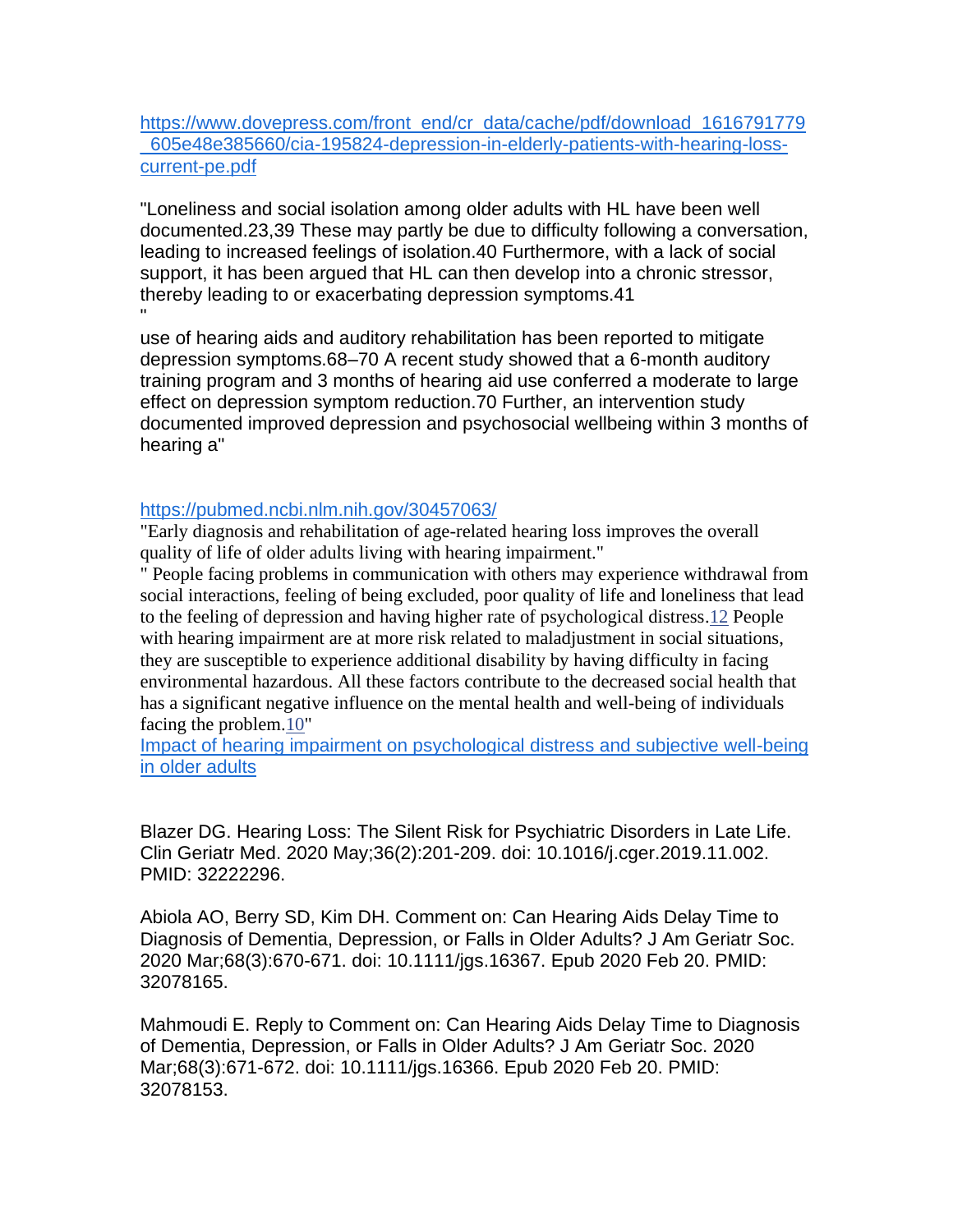## EPIDEMIOLOGY, CLINICAL PRACTICE AND HEALTH

Associations between self‐reported hearing loss and outdoor activity limitations, psychological distress and self‐reported memory loss among older people: Analysis of the 2016 Comprehensive Survey of Living Conditions in Japan Masao Iwagami Yoko Kobayashi Eriko Tsukazaki Taeko Watanabe Takehiro Sugiyama Tetsuro Wada Akira Hara Nanako Tamiya First published: 24 June 2019<https://doi.org/10.1111/ggi.13708>

Cosh S, Helmer C, Delcourt C, Robins TG, Tully PJ. Depression in elderly patients with hearing loss: current perspectives. Clin Interv Aging. 2019 Aug 14;14:1471-1480. doi: 10.2147/CIA.S195824. PMID: 31616138; PMCID: PMC6698612.

Nkyekyer J, Meyer D, Pipingas A, Reed NS. The cognitive and psychosocial effects of auditory training and hearing aids in adults with hearing loss. Clin Interv Aging. 2019;14:123–135. doi:10.2147/ CIA.S183905

Acar B, Yurekli MF, Babademez MA, Karabulut H, Karasen RM. Effects of hearing aids on cognitive functions and depressive signs in elderly people. Arch Gerontol Geriatr. 2011;52(3):250–252. doi:10.1016/j.archger.2010.04.013

Castiglione A, Benatti A, Velardita C, et al. Aging, cognitive decline and hearing loss: effects of auditory rehabilitation and training with hearing aids and cochlear implants on cognitive function and depression among older adults. Audiol Neurootol. 2016;21(Suppl 1):21–28. doi:10.1159/000448350

Manrique-Huarte R, Calavia D, Huarte Irujo A, Giron L, ManriqueRodriguez M. Treatment for hearing loss among the elderly: auditory outcomes and impact on quality of life. Audiol Neurootol. 2016;21 (Suppl 1):29–35. doi:10.1159/000448352

Blazer DG, Tucci DL. Hearing loss and psychiatric disorders: a review. Psychol Med. 2019 Apr;49(6):891-897. doi: 10.1017/S0033291718003409. Epub 2018 Nov 20. PMID: 30457063.

Hubbard HI, Mamo SK, Hopper T. Dementia and Hearing Loss: Interrelationships and Treatment Considerations. Semin Speech Lang. 2018 Jul;39(3):197-210. doi: 10.1055/s-0038-1660779. Epub 2018 Jun 22. PMID: 29933487.

Mick P, Pichora-Fuller MK. Is Hearing Loss Associated with Poorer Health in Older Adults Who Might Benefit from Hearing Screening? Ear Hear. 2016 May-Jun;37(3):e194-201. doi: 10.1097/AUD.0000000000000267. PMID: 26825862.